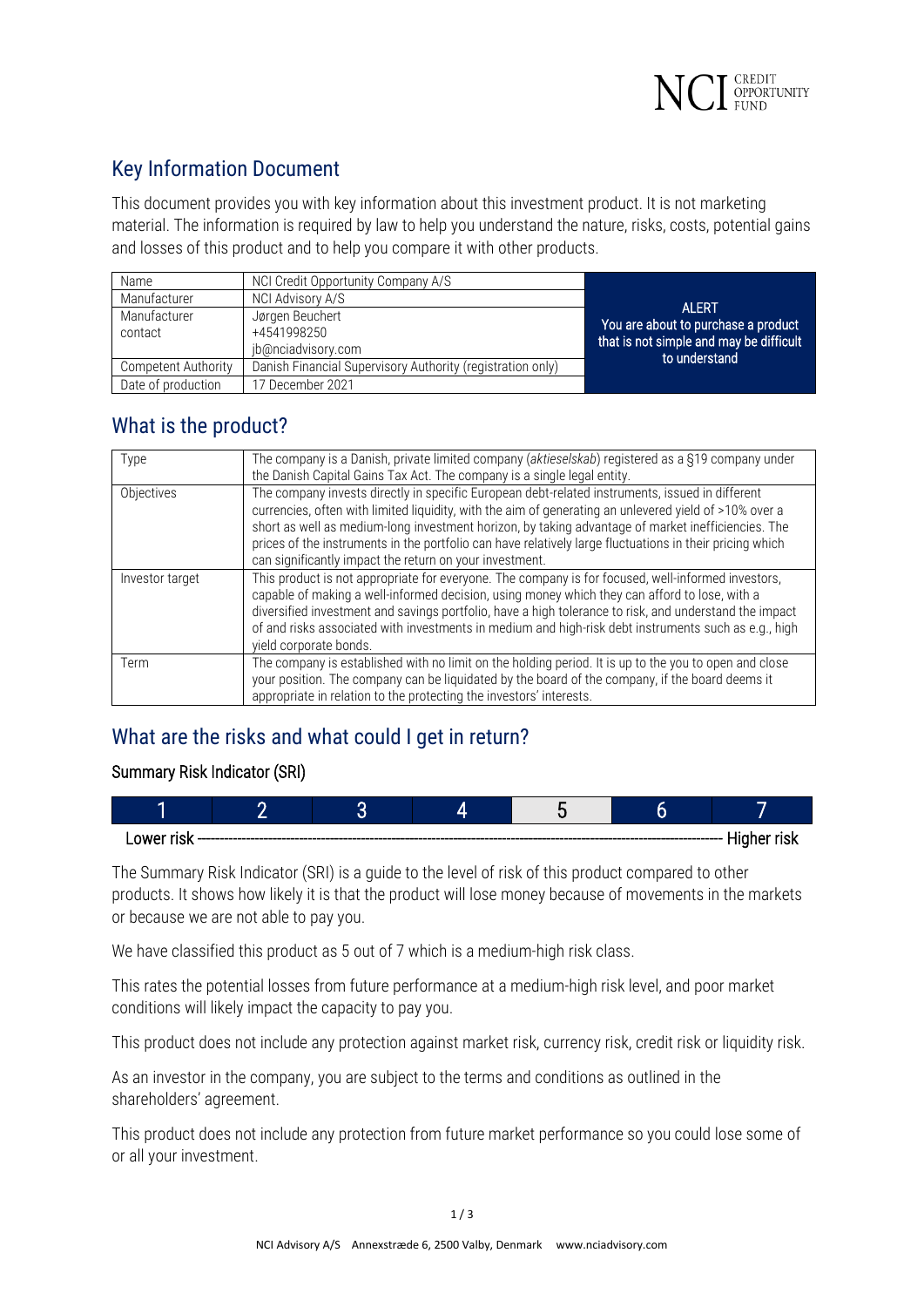

| Performance scenarios<br>Investment EUR 100,000 |                                     | 1 year   | 3 years  | 5 years<br>Recommended<br>holding period |
|-------------------------------------------------|-------------------------------------|----------|----------|------------------------------------------|
| Stressed scenario                               | What you might get back after costs | 39.790   | 57,460   | 46,850                                   |
|                                                 | Average return each year            | $-60.2%$ | $-14.2%$ | $-10.6%$                                 |
| Unfavourable scenario                           | What you might get back after costs | 93.290   | 95.560   | 101,350                                  |
|                                                 | Average return each year            | $-6.7%$  | $-1.5%$  | 0.3%                                     |
| Moderate scenario                               | What you might get back after costs | 104.390  | 116.260  | 130,350                                  |
|                                                 | Average return each year            | 4.4%     | 5.4%     | 6.1%                                     |
| Favourable scenario                             | What you might get back after costs | 115.290  | 139.300  | 165,300                                  |
|                                                 | Average return each year            | 15.3%    | 13.1%    | 13.1%                                    |

If the company is not able to pay you what is owed, you could lose your entire investment.

The table includes scenarios to illustrate how an investment if EUR 100,000 could perform over the next five years but are not an exact indicator. You can compare them with the scenarios of other products. The scenarios presented are an estimate of future performance based on evidence from the past on how the value of this investment varies. Please remember that past performance may not be a reliable indicator of future results. What you get back will vary depending on how the market performs and how long you hold your investment. The first scenario, the stress scenario, shows what you might get back in extreme market circumstances, and it does not take into account the situation where we are not able to pay you.

The provided figures include all the costs associated with the investment but possibly not all expenses relating to own legal and financial council or similar services, nor any distribution-related costs. The figures do not take personal tax situations into account, which can impact the figures.

## What happens if the company is unable to pay out?

No compensation or guarantee is provided by the PRIIP-manufacturer.

### What are the costs?

The Reduction in Yield (RIY) shows what impact the total costs you pay will have on the investment return you might get. The total costs take into account one-off, ongoing, and incidental costs. The amounts shown here are the cumulative costs of the product itself, for three different holding periods. They include entry and exit penalties. The figures assume you invest EUR 100,000. The figures are estimates and may change in the future.

The person selling you or advising you about this product may charge you other costs. If so, this person will provide you with information about these costs and show you the impact that all costs will have on your investment over time.

#### Cost over time

| Investment EUR 100.000              | If you cash in  | If vou cash in | If you cash in |
|-------------------------------------|-----------------|----------------|----------------|
| Scenarios                           | after 1<br>vear | after 3 vears  | after 5 years  |
| Total costs (EUR)                   | 6.508           | 10.147         | 13.109         |
| Impact on return (RIY) pr. year (%) | 6.51%           | 3.38%          | 2.62%          |